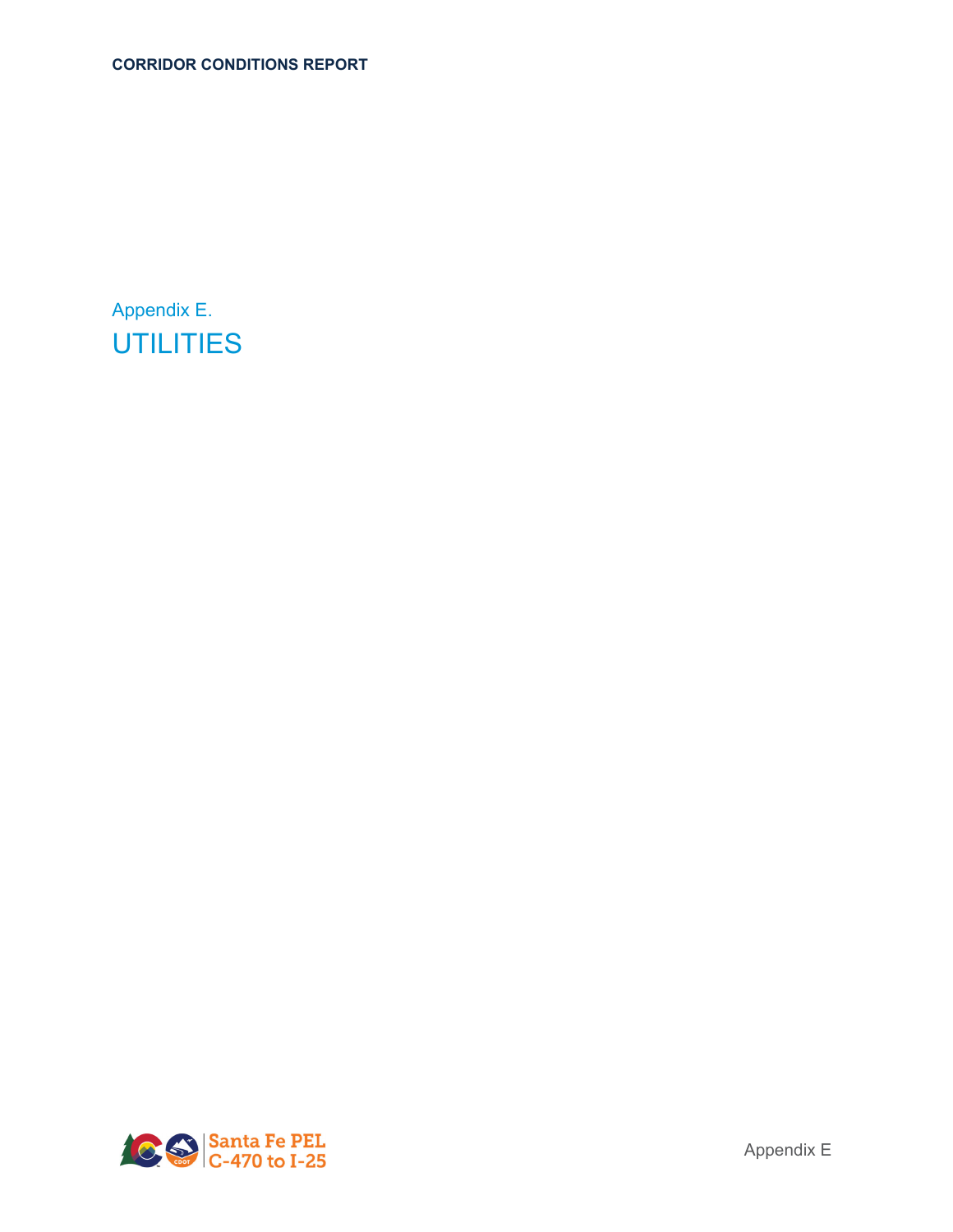## **SANTA FE PEL STUDYEXISTING UTILITIES**

| <b>Utility ID</b> | Owner             | <b>Type</b> | MP Begin MP End |       | Size | Material   | <b>General Description/Location</b>                                       |
|-------------------|-------------------|-------------|-----------------|-------|------|------------|---------------------------------------------------------------------------|
| C5                | Zayo              | Comm        | 200.1           | 200.1 |      |            | Crosses S Santa Fe Drive at W Chenango Avenue                             |
| C5                | Zayo              | Comm        | 200.4           | 200.4 |      |            | Crosses S Santa Fe Drive at C470                                          |
| ST17              | City of Littleton | Storm       | 201.0           | 201.0 | 48   | <b>DIP</b> | Crosses S Santa Fe Drive north of W County Line Road                      |
| W5                | CWSD              | Water       | 201.0           | 201.0 | 24   |            | Crosses S Santa Fe Drive north of 8025 Santa Fe Drive                     |
| ST14              | City of Littleton | Storm       | 201.5           | 201.5 | 54   | <b>RCP</b> | East of S Santa Fe Drive between W Quincy avenue and W Crestine Avenue    |
| E10               | Xcel              | Elec        | 201.9           | 201.6 |      |            | West of S Santa Fe Drive between W Aspen Grove and W Mineral Avenue       |
| ST15              | City of Littleton | Storm       | 202.4           | 201.5 | 54   | <b>RCP</b> | West of S Santa Fe Drive between Brewery Lane and W Mineral Avenue        |
| E9                | Xcel              | Elec        | 202.5           | 202.3 |      |            | West of S Santa Fe Drive between W Briarwood Avenue and W Aspen Grove Way |
| G5                | Xcel              | Gas         | 202.5           | 200.4 |      |            | West of S Santa Fe Drive between W Briarwood Avenue and C470              |
| ST16              | City of Littleton | Storm       | 202.6           | 202.6 | 48   | <b>RCP</b> | Crosses S Santa Fe Drive along W Mineral Avenue                           |
| E8                | Xcel              | Elec        | 202.9           | 202.6 |      |            | West of S Santa Fe Drive between W Weaver Avenue and Brewery Lane         |
| E7                | Xcel              | Elec        | 203.1           | 203.1 |      |            | Crosses S Santa Fe Drive along W Ridge Road                               |
| W6                | City of Englewood | Water       | 203.1           | 201.7 | 54   |            | East of S Santa Fe Drive between W Ridge Road and W Aspen Grove Way       |
| E5                | Xcel              | Elec        | 203.3           | 203.3 |      |            | East of S Santa Fe Drive north of W Maplewood Avenue                      |
| E6                | Xcel              | Elec        | 203.3           | 203.3 |      |            | Crosses S Santa Fe Drive south of S Vinewood Street                       |
| <b>S14</b>        | City of Littleton | San         | 203.5           | 202.7 | 24   |            | Crosses S Santa Fe drive along Lee Gulch Trail                            |
| E4                | Xcel              | Elec        | 203.9           | 203.9 |      |            | West of S Santa Fe Drive north of W Belleview Avenue                      |
| G4                | Xcel              | Gas         | 203.9           | 203.9 |      |            | Crosses S Santa Fe Drive at W Belleview Avenue                            |
| <b>S17</b>        | City of Englewood | San         | 204.3           | 204.9 | 60   |            | East of S Santa Fe Drive south of W Quincy Avenue to Layton Avenue        |
| G <sub>3</sub>    | Xcel              | Gas         | 204.4           | 204.4 |      |            | Crosses S Santa Fe Drive north of Big Dry Creek                           |
| S <sub>12</sub>   | City of Littleton | San         | 204.4           | 204.4 | 18   |            | West of S Santa Fe Drive along S Prince Drive                             |
| <b>S13</b>        | City of Littleton | San         | 204.4           | 204.0 | 24   |            | Crosses S Santa Fe drive near W Cristine Avenue                           |
| E3                | Xcel              | Elec        | 204.5           | 204.5 |      |            | West of S Santa Fe Drive along W Union Avenue                             |
| W <sub>3</sub>    | City of Englewood | Water       | 204.5           | 204.5 | 36   |            | Crosses S Santa Fe Drive along W Union Avenue                             |
| W4                | City of Englewood | Water       | 204.5           | 204.5 | 24   |            | Crosses S Santa Fe Drive along W Union Avenue                             |
| E2                | Xcel              | Elec        | 204.6           | 204.6 |      |            | West of S Santa Fe Drive along W Stanford Avenue                          |
| <b>S18</b>        | City of Englewood | San         | 204.7           | 204.5 | 42   |            | East of S Santa Fe Drive south of W Stanford Avenue to W Tufts Avenue     |
| S <sub>14</sub>   | City of Englewood | San         | 204.9           | 205.1 | 42   |            | West of S Santa Fe Drive between W Oxford Avenue to W Quincy Avenue       |
| S <sub>16</sub>   | City of Englewood | San         | 204.9           | 204.9 | 42   |            | Crosses S Santa Fe Drive at W Quincy Avenue                               |
| C <sub>6</sub>    | Zayo              | Comm        | 205.1           | 205.1 |      |            | Crosses S Santa Fe Drive at W Oxford Avenue                               |
| G <sub>2</sub>    | Xcel              | Gas         | 205.1           | 205.1 |      |            | Crosses S Santa Fe Drive along W Oxford Avenue                            |
| <b>S15</b>        | City of Englewood | San         | 205.1           | 205.1 | 18   |            | West of S Santa Fe Drive between W Oxford Avenue and W Quincy Avenue      |
| ST13              | City of Englewood | Storm       | 205.2           | 205.2 | 78   | <b>UNK</b> | Crosses S Santa Fe Drive at W Oxford Avenue                               |
| <b>S13</b>        | City of Englewood | San         | 205.3           | 205.1 | 48   |            | West of S Santa Fe Drive north of W Oxford Avenue to W Quincy Avenue      |
| E1                | Xcel              | Elec        | 205.5           | 205.1 |      |            | West of S Santa Fe Drive between S River Point Drive and W Oxford Avenue  |
| <b>S10</b>        | City of Englewood | San         | 205.8           | 205.3 | 48   |            | West of S Santa Fe Drive between W Oxford Avenue and Natches Court        |
| C <sub>3</sub>    | <b>CDOT ITS</b>   | Comm        | 207.3           | 200.4 |      |            | West of S Santa Fe Drive from W Dartmouth Avenue to C470                  |
| W <sub>2</sub>    | City of Englewood | Water       | 207.3           | 207.3 | 24   |            | Crosses S Santa Fe Drive at W Dartmouth Avenue                            |
| S9                | City of Englewood | San         | 207.4           | 207.3 | 24   |            | West of S Santa Fe Drive south of S Lipan Street                          |
| S8                | City of Englewood | San         | 207.6           | 207.4 | 21   |            | West of S Santa Fe Drive south of S Lipan Street                          |
| G <sub>1</sub>    | Xcel              | Gas         | 207.9           | 207.9 |      |            | Crosses S Santa Fe Drive along W Yale Avenue                              |
| S7                | City of Englewood | San         | 207.9           | 207.4 | 18   |            | West of S Santa Fe Drive between W Yale Avenue and W Darmouth Avenue      |
| ST12              | <b>DWMD</b>       | Storm       | 207.9           | 207.9 | 36   | <b>UNK</b> | Crosses S Santa Fe Drive north of W Yale Avenue                           |
| ST11              | <b>DWMD</b>       | Storm       | 208.3           | 208.3 | 108  | <b>UNK</b> | Crosses S Santa Fe Drive near Wesley Avenue                               |
|                   |                   |             |                 |       |      |            |                                                                           |